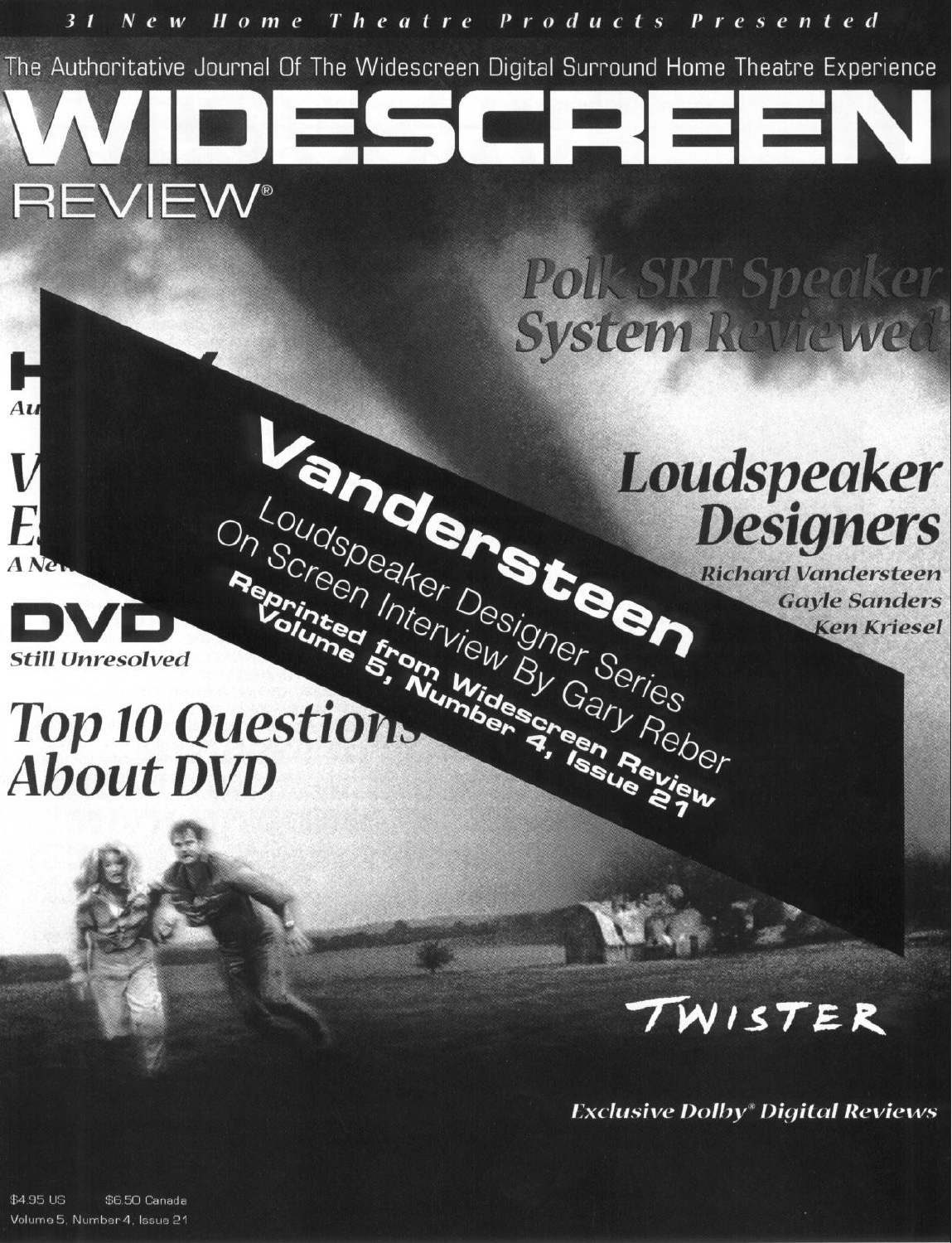## Richard Vandersteen **LOUDSPEAKER DESIGNER SERIES**

GARY REBER

# Scree



*Richard*

*Richard Vandersteen is the founder of Vandersteen Audio and the designer of one of the most respected and regarded brands of high-end loudspeakers in the world. Editor Gary Reber interviewed Mr. Vandersteen for this exclusive On Screen feature.*

*Vandersteen*

*Vandersteen,*

*Audio* **Gary Reber, Widescreen Review:** One of the major things that separate the many speaker designs on the market today is radiation pattern. What are your views on point source, line source, dipole and bipole designs?

**Richard Vandersteen:** I'll take them in the way you have listed them. The first one-and I like the fact it's in first place because that's what we believe in-point source is the most correct in amplitude, time and phase, and I think this is the proper way to radiate energy into a residential space. The reason that I feel it is best is that I think time and phase are the most important parameters of how we hear something, like what makes an oboe sound like an oboe or a piece of glass breaking sound like a piece of glass breaking. Our ear/brain, as a combination, compares and integrates both time and phase as the most important parameters of what defines that sound. Amplitude is also important, but not to the degree that both time and phase are.

A line source can work well in a room because of the fact that the reflections off of all the boundaries in the room will be

a pretty good facsimile of the original sound, so that the ear/brain, as a combination, can separate the direct arrival sound-which is its clue as to the true timbre or sound-from the room effects or the additions that the room or environment makes because the reflections are a facsimile of the original, however delayed in time.

Line sources have some very interesting possibilities. Their major problem in a residential room is that all line sources at some frequency become point sources. The energy from line sources and point sources falls at different rates as it travels through acoustic space. It is very difficult, unless you have a very definite known distance from the listener to the transducer, to calculate what your relative levels should be at that transition point where a line source becomes a point source. So, although very interesting, that's very difficult to implement in the real world, in a room that has a finite space. Of course, a line source in a very, very large room would behave as a point source and therefore, if the room were large enough, could still be satisfactory.

Dipole and bipole are similar and yet very different. Dipoles have a lot of disadvantages, They have all the disadvantages of a bipole, but they have one major advantage. That advantage is that most dipoles are ribbons or some sort of magnetic planer type or electrostatic type of driver. A lot of people tend to like that large radiating area-and what it really is, is an acoustic transformer from a large source into the low impedance of a room. The other advantage they have is these large diaphragms radiate as much energy from the rear of the diaphragm as the front, and the rear wave is not reflected back to the listener in a very short period of time by any large obstructions like magnets and baskets in dynamic drivers. There is no reflection until you hit the rear wall and of course that's some distance away. So they have this ability to be pretty pure in sound because there is no confusion from re-arrivals of energy that are reflected off the structure of the speaker itself.

Their disadvantage of course, is what do you do once this wave hits the rear wall? This complicates using a dipole in a real room. And they have cancellations of low frequencies which, by increasing the area of the diaphragm-that can be worked with -is another difficulty, especially in the bass,

I really don't see any advantage in bipolar designs. Because of reflected energy in all directions off of all room boundaries, they tend to throw a very big, large soundstage regardless of whether the program is big or not. This is popular, I think, because of the fact that it produces a diffuse and very large, pleasant stage and listening position. The problem is there is no way to get any real definition out of it because you have the direct energy coming directly from the speaker to the listener that is co-mingled with all of the same information, delayed in phase and time, coming from the boundaries of the room recombining on the way to the listener. So even if you have very high performance, very refined drivers with really good transient response and low distortion, that secondary radiation--if it isn't exactly a facsimile of the direct sound, which it can't be because of the difference in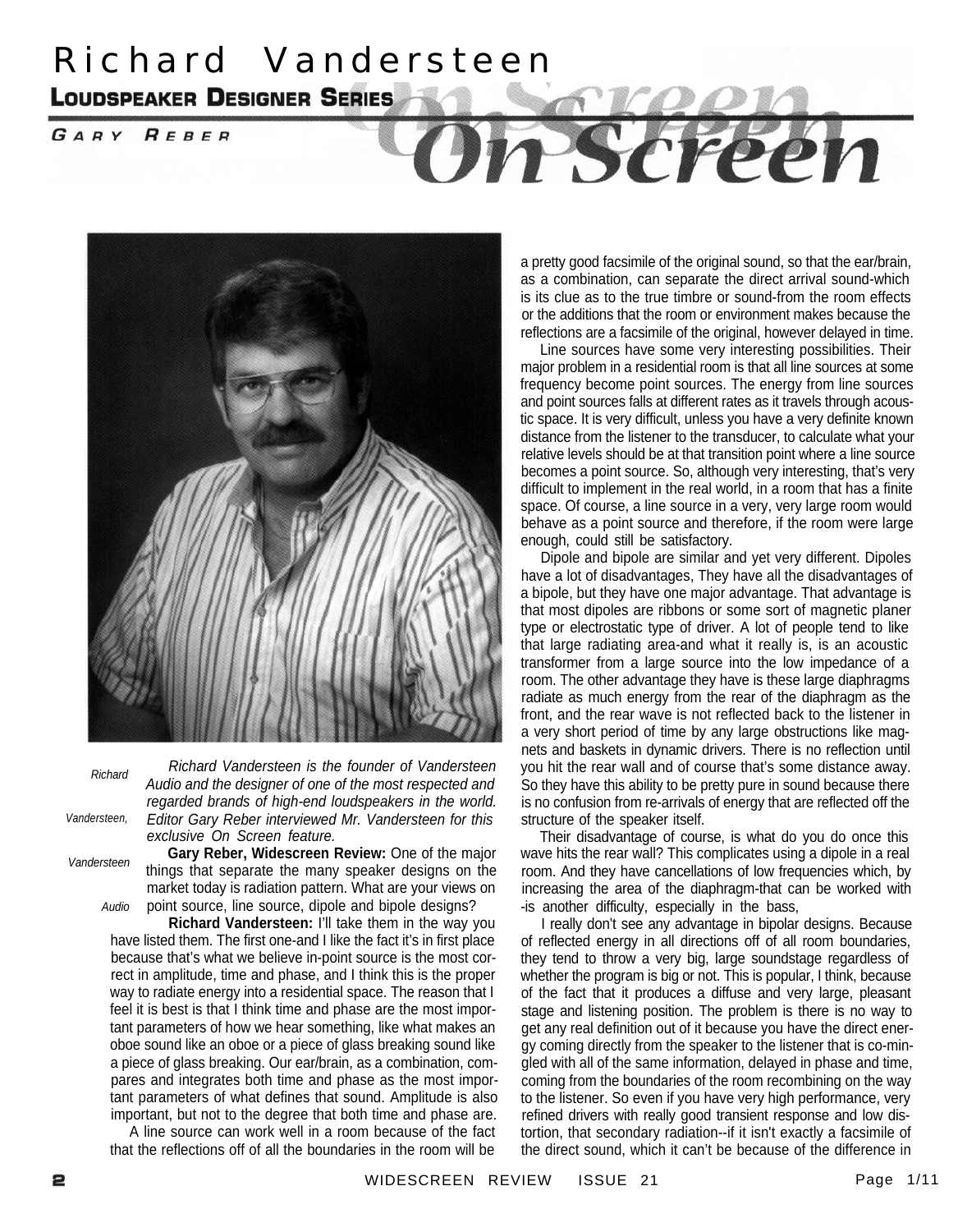distance-is just basically perceived by the ear as a distortion. I really think that would be the least desirable of all the designs, although a very well known manufacturer realized that bouncing sound nine hundred and one different ways creates this type of sound that is very attractive to the consumers in the mass-market.

**WSR Reber:** How these different designs interface with the room also differentiates them. Are your speakers designed to be used at or near the room boundaries, away from the room boundaries, on the floor or stand mounted?

**Vandersteen:** We make products that are designed to work in different situations, We make subwoofers which are designed to be in or near a corner, because in the practical world that's where they are going to be put. So we "Q" our woofers at -5, which is considered to be lean for video purposes, but when you put them into the corner, the effect of room gain bumps things up to what I believe is a proper "Q" for woofers, maximally flat .7. There is some disagreement on that, but there is more agreement than disagreement. Also in the real world, the center channel speaker and the rear channels in most environments are going to have to be near the room boundaries for space or cosmetic purposes, The center channel for sure is going to have to be either above or below the TV. Our center channel in fact has a proximity switch so you can adjust it for just how large that immediate boundary

to answer your question, ideally you would have all free-standing loudspeakers, but sometimes you can't. We make an on-wall for rear channel video use, or for aesthetics Some people with small rooms have to mount their speakers in a bookcase or on a wall, and it's designed exactly for that purpose. All of our products are phase, time and amplitude correct in the environment in which they are designed to be used.

**WSR Reber:** Richard, why don't you describe for our readers in layman's terms what you mean by phase. Just so they can get your view point on this often used term.

**Vandersteen:** Phase is simply the relationship of positive and negative pressure waves as seen by the microphone during the recording. When there was a positive percussive phenomenon in the recorded space, it was perceived as a positive pressure by the microphone. Modern electronics preserve that quite well, except when extreme equalization is used, but in the high-end world equalizers are not that common. We are working and dealing with high-end people in the high-end part of the industry. Extreme equalization or even moderate equalization can cause severe phase shift, so everything I say would not be relevant through an equalizer. But knowing that our industry doesn't use equalizers, I believe that it's very important that this phase be preserved. In other words, these positive and negative poles must be preserved throughout

### *"We make subwoofers which are designed to be in or near a corner, because in the practical world that's where they are going to be put."*

is, because it does have a dramatic impact on the frequency response, especially in the low frequencies. Our main speakers are designed to be in free space, some distance away from the side wall and rear wall-and that distance should never be the same. You don't want those distances to be the same, you want them to be a non-multiple of one another. You get natural openness that way, and that is the ideal way to place a loudspeaker. So I guess

the amplification chain and the wires and interconnecting cables, but also, when the signal finally gets to the transducer to be put into the room-to be radiated into the room, that all of the woofers, tweeters and mid-rangers, that all of the diaphragms involved in the drivers, should be moving in the same direction at the same time. This is especially important in two-channel, but it makes a difference no matter how many channels are used.



**Vandersteen 2W Subwoofer**

There are a lot of speakers that have the midrange wired out of phase electrically from the woofer and tweeter. Out of phase means the reversal of a positive going force turning it into a negative force going into the room. And it's audible to most people. Can you imagine then how audible it is when the whole speaker is phase correct? Our eardrums, and most things in nature, do not respond the same in both positive and negative directions. I believe because of that, if you have a speaker going in different directions at different frequencies, it's not as linear because we hear it in a non linear way. And I believe the entire spectrum should be then preserved in phase. People accuse me sometimes of being too sensitive, or maybe over reactive to phase, but take one of your stereo speakers and wire it out of phase. Now remember this when you do that: the information you hear is still identical, nothing has changed, the amplification, the source, everything is identical, all we have changed when we do that is phase. The speaker is the same, everything is the same. The only thing that has changed is the phase to one channel. Listen to the big difference.

**WSR Reber:** How would you relate to our readers time and amplitude?

**Vandersteen:** Amplitude is, of course, how loud all of these different frequencies are. It's just a measurement of energy in the room. Phase and time are very, very interrelated, you can't have one without the other-if you have good phase response, you will have good time response. It's impossible to preserve a nice square wave or a waveform that would be a facsimile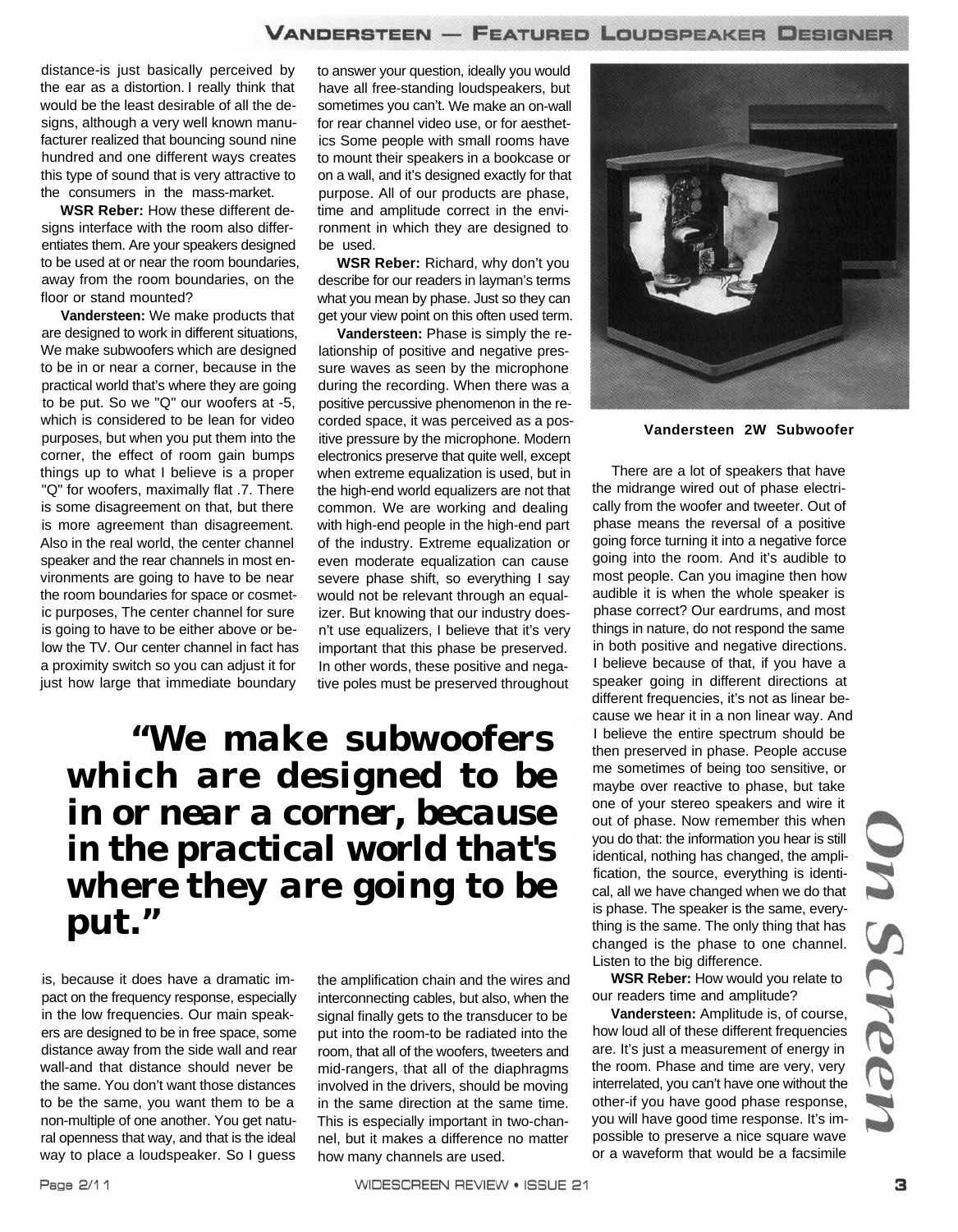of let's say a note of music without accurate time and phase response. If you wanted to truly pass that waveform on as the instrument put into the microphone, you would have to have the timing of all of your drivers, the tweeter, the midrange and the woofer, such that, as the signal from all three of those drivers convene to make that one waveform, each driver responsible for a different part of that one waveform must be in phase. If you want to see that, the way it originally was captured by the microphone, the speaker must be time synchronized. It also must be phase correct, or it would cause part of that waveform to reverse into the negative direction and it would no longer be a copy of that original signal if you were to look at it on an oscilloscope. Any deviation from that original signal-and nothing is perfect mind you-is a distortion.

**WSR Reber:** Time and phase go hand and hand basically is what your saying?

**Vandersteen:** Absolutely.

**WSR Reber:** Should speakers used in a multichannel array be voiced differently than stereo speakers, for example, flat vs. a warm tonal balance?

**Vandersteen:** I think that any "voicing" or altering of the signal should not be the job of the transducer, whether we're talking about sound for audio, video, or even a purpose that hasn't been defined yet. Transducers in any multichannel system, two-channel or even a one-channel syssigned to be accurate and some sort of tonal modification in the system or at the preamp level or processor level, should be available for the consumer to go ahead and boost it if he or she wants more than what's actually in the program material. Then you won't have this big discrepancy between theatre systems and music systems because the system could be accurate, which means it will do music very well. And when you go to play a movie, if you want more bass for the impact on dramatic effects and everything, well then simply do it the proper way, turn the bass control up. So to answer your question, I believe the speaker should be flat. Warm tonal balance-if that's what's desired-that's the domain of tone controls.

**WSR Reber:** Do you subscribe to "timbre matching" of the rear speakers, the idea that a rear speaker should be voiced differently than its opposite in front, as THX states, to counteract the different head related transfer function the listener experiences when sounds arrive from the side and rear?

**Vandersteen:** Well, "timbre matching," I don't know what they really meant by that, but I describe timbre as a relationship of amplitude, phase and time. And all of the speakers in a surround sound, THX or any system should have the same time and phase response and amplitude response when they are used in the locations where they will be. In other words,

### *"I think that any 'voicing' or altering of the signal should not be the job of the transducer..."*

screen

tern, should offer an accurate reflection of the signal fed to them. For instance, if it's not warm enough, that's the function of a tone control, to cut the highs a little bit. If there's not enough bass, a tone control can slightly boost the bass in order to alter the signal. The function of the speakers in any system, I call them transducers, is to accurately put into the room, the signal that's given to them. I am amazed by the "thumper bumpers," the woofers that we use in video, because there is a demand for very heavy, very strong bass in video. From an artist's point of view, I have no problem with that, I kind of like it too, but it shouldn't be part of the design of the woofers. The woofers should be dethe center channel under or above the TV set, a pair of main speakers out in open space, and generally speaking, if they have the room and the room is large enough, another set of free-standing speakers for the rear channels. If the room isn't big enough, and if that means that a free standing speaker would need to be crowded up against the wall, you are much better off with a speaker that has the same time and phase and amplitude response, but is designed to do that against the wall. If you take an identical speaker to what is used in the front and use that inappropriately, and put it near the wall in the rear, you will not have the same phase and time and amplitude response. THX also talks about

WIDESCREEN REVIEW ISSUE 21



**Vandersteen Model 3A**

correlation or decorrelation, which is simply a function of mono in the middle, it's an intercranial kind of experience that occurs when you're exactly the same distance from two mono sources. The rear channel of Pro Logic is mono, and you can decorrelate it by just having a sweetheart sit next to you and move yourself about twelve inches, and you now are not equal distance from the rear speakers anymore and the problem goes away.

**WSR Reber:** I like that sweetheart idea. We'll come back to more of this discussion. Do you favor room treatments to alter acoustics? If so, what type?

**Vandersteen:** I think that some room treatments can be very, very beneficial. For instance, if the listening position needs to be very near the rear wall, it's wise to put some diffraction or absorption material directly behind the listener so that the reflections off of the rear wall are modified. We need a little bit of time for the ear/ brain to hear things the way they were meant to be in the recording. Likewise, if your free standing speakers need to be near the side walls-if you can imagine a cue ball, if you were sitting at the listening position and that's where your cue ball was, and you were to shoot it off of the side wall so it would rebound and hit your left speaker, that point at which that pool ball would have to bounce off of the side wall-it can be very beneficial to put some diffraction or absorption at that location. Generally speaking though, when speakers are properly designed in phase and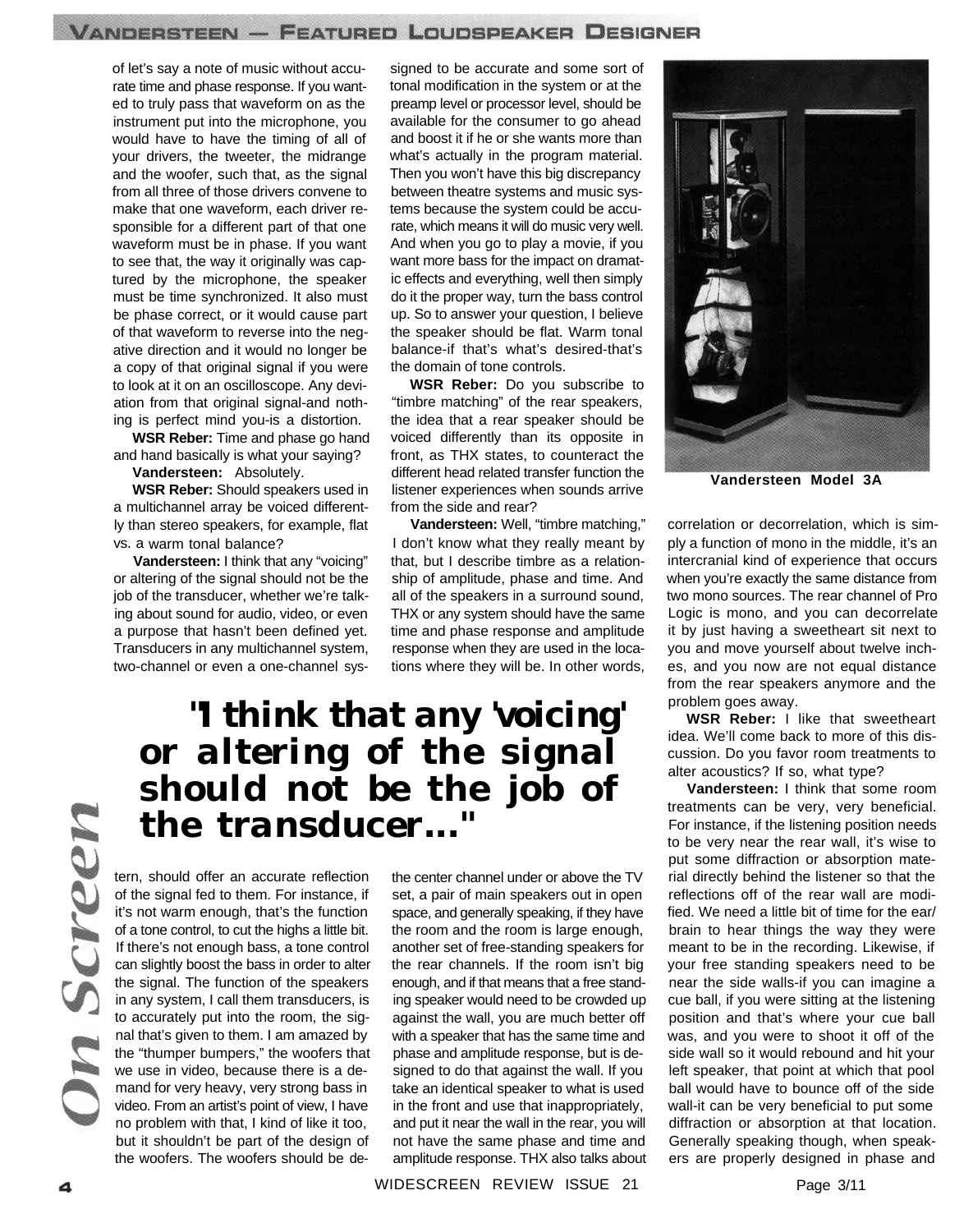time, and are not excessively bright, this is not necessary. The neat thing about time synchronized speakers is when you stand up, you are automatically out of alignment and the high frequencies are attenuated so you don't have a lot of problem with ceiling reflections. The floor is usually covered with carpet which is good, but excessive absorption on the side walls just compresses dynamic range, causing a person to drive his or her system much harder,

140Hz on up remember the speaker is supposed to function in place of that trumpet, that glass breaking, that phone ringing, that woman talking, that guitar or whatever it's trying to reproduce. What if you were to equalize that range because the room acoustics might suggest that? You run an average response curve of what a speaker is doing in a room, then you equalize to flatten it out. Now let's imagine you took a Steinway and put it in that same imfirst order. They can get large or they need to be powered in order to accomplish that properly. But I believe the pitch definition and the real world transient responseall things considered-is better sounding. Passive radiators or vented are one in the same. Either a passive radiator or a port can give you lower frequency response out of the same size box, however, in the time domain, the reverberation pattern, or the transient response will be negatively

### *"Any time you do equalization you are shifting time and affecting phase."*

with much more power, and you still get kind of squashed, compressed sound with more distortion. Obviously if you have an empty room with a lot of echo in it, you need to deal with that and I believe you should deal with it until you have a reasonably even decay of amplitude and then do what you need to, but don't go to this totally live-end, dead-end, or dead-livedead like some people now are doing. I think it just compresses dynamics.

**WSR Reber:** How about electronic equalization?

**Vanderstaen:** Electronic equalization, if you are into phase, time and amplitude, is not possible.

**WSR Reber:** Even with the best room equalizers?

**Vandersteen:** Even with the best equalizers. Any time you do equalization you are shifting time and affecting phase. There are exceptions though. Our new Model 5 loudspeaker system uses very sophisticated equalization. We modeled all of the potential standing waves in a room, using a very broad variety of different room dimensions. We ended up with a family of most likely scenarios. At thirteen different points below 120 cycles, from 20Hz to 120Hz. In the Model 5, the equalizer acts on the bass amplifier only and does not effect the signal going to the mids and highs or to the mid-base for that matter. Because once you get to the point where the wavelengths of the frequencies being reproduced are larger than the dimensions of the room, the ear is no longer adequate to separate the reflected energy from the direct arrival because it is all basically in one time frame, and I believe that some equalization to correct for low frequencies can be very beneficial and we are implementing that in the subwoofer module of the Model 5. Anywhere from 120Hz to

perfect room. Would you go into that Steinway with popsicle sticks and cotton balls and modify the tonal balance to try to make it "more flat" in that room? Then it would sound like a screwed up piano in a screwed up room.

Once you have enough distance from the reflecting boundary for the ear/brain to separate the direct sound from the reflected sound, then that original signal must remain an accurate facsimile of what it is trying to reproduce, in my opinion, and let the room do to it what it will. Because the ear and the brain can separate that, you will understand that. You can experiment with this by doing heavy equalization in the midrange. It just sounds like a very strange instrument. Just because the average energy in the listening position is now flat, it is not perfect. Remember, part of it is contributed by the instrument through the loudspeaker, and part of it is contributed by the room. A flat average response does not make it sound like that instrument was in that room. It sounds like there was a sick instrument in that room.

**WSR Reber:** Do you believe that what's right for stereo is right for multichannel in the context of the effect of speaker directivity on the precision of imaging when more than two channels are present?

**Vandersteen:** Yes**,** I believe that accurate transducers are needed for any number of channels. The only unique thing would be maybe the center channel.

**WSR Reber:** There is a lot of discussion about bass loading methods. Do you favor second order sealed boxes, fourth order vented, or passive radiator designs, band pass, dipole, bipole or other methods?

**Vandersteen:** My preferred method of doing bass is second ordered sealed boxes, although when you design them with a very low "Q" they actually approach

impacted to one degree or another. Using a dipole or bipole for bass is not practical. There are just to many cancellations and everything involved there. Of course it would be ideal if you had nice neighbors, you could just pop a couple of woofers with the electrical-mechanical combination "Q" of about .5 to .7 and pop them right in the walls and let the outdoors be your infinite baffle, that would be of course the best of both worlds, but not practical for a lot of people. You would have to remember that your home would then act as the box, and your neighbor would be the listener.

**WSR Reber:** I want one of those. (laughter)

**Vandersteen:** That would be ideal. In the real world, that would not be possible. It is what I use at home, but I have neighbors to consider.

**WSR Reber:** Now, you can not say that "in the real world that it wouldn't be possible" if that's what you do.

**Vandersteen:** What I mean to say is that it is just not practical for many people, but it is what I use.

**WSR Reber:** So you do that at home?

**Vandersteen:** Yes. But we can't listen to it all the time because we do have neighbors. It is important that the driver to be used for that have a combination of electrical and mechanical "Q" near what is considered optimum, .5 to .7.

**WSR Reber:** Explain "second order" for the readers.

**Vandersteen:** Well second order simply means that the speaker acts as a high pass filter. Once the driver goes through resonance, the output will fall at 12dB per octave. Passive radiators and fourth order designs fall at between 18 and 24dB per octave. Now in the real world, the steeper the roll off, whether it is a passive elec-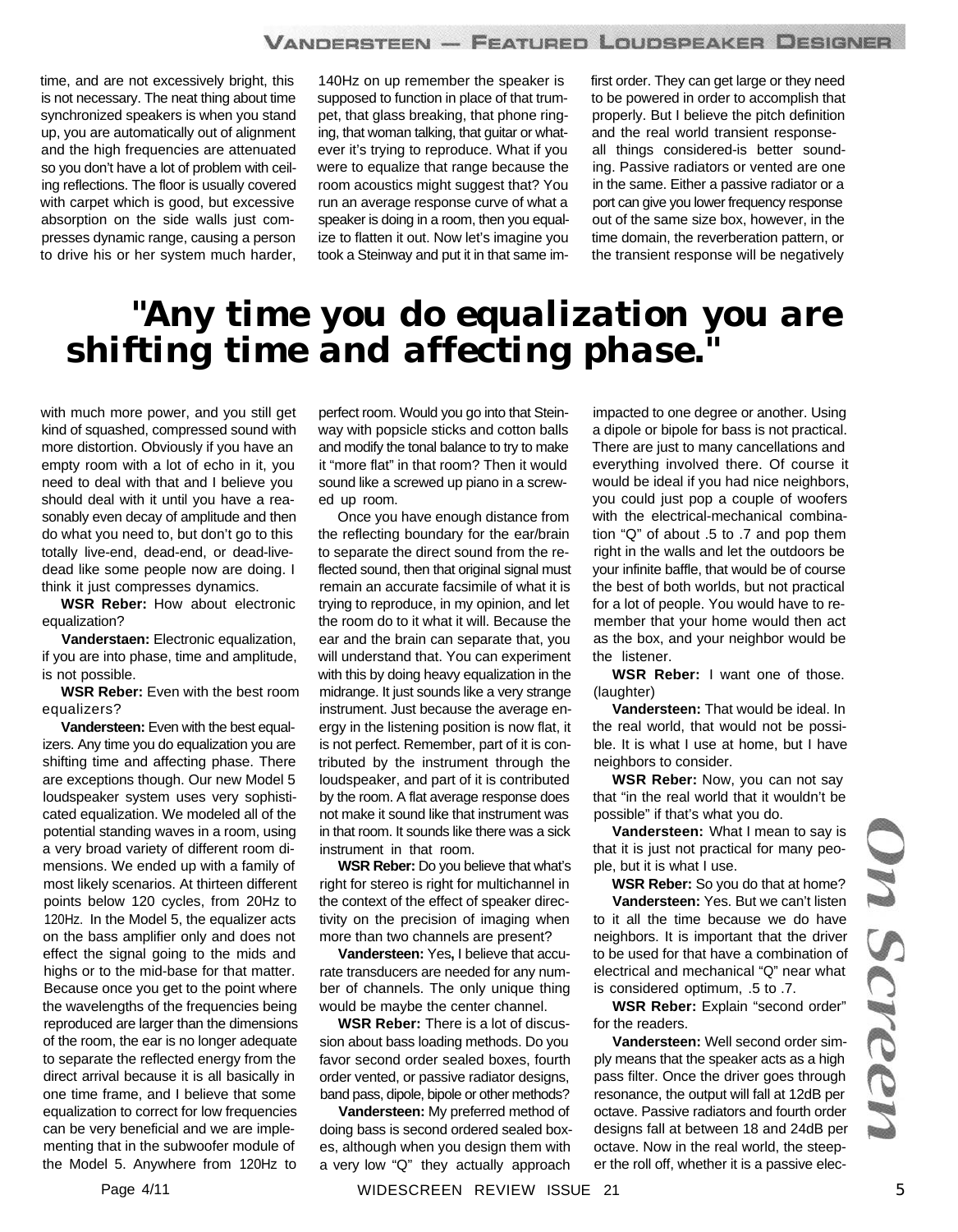

**Vandersteen VSM-1**

trical filter or an active filter in a piece of electronics; or whether it's a loudspeaker, the steeper the filter the more ringing you are going to get out of the filter, because they all function in the same way. If you use a mathematical model, they wouldn't look different: The higher the order of roll off, the more ringing you are going to get. Obviously, going back to what we said earlier where a speaker should reproduce what it's fed, if it's given a pulse and you were to measure what the woofer puts into the room, it will give you a current facsimile of that pulse, but the driver wouldn't stop there, it would reverberate on. That is called ringing. Obviously that was not part of the original signal, so that would be a distortion of the original signal. You have more of that energy outside of the original pulse the steeper you go with the roll off. Steeper filters mean more ringing and more distortion.

**WSR Reber:** What are your other views on subwoofers that you want to express?

**Vandersteen:** Well, I think subwoofers are important. The interesting thing about subwoofers that isn't very widely understood, is that a subwoofer is usually a separate box including some drivers that are very capable of doing very low frequencies with high output that would then have to be crossed over into a full range speaker or a speaker that's going to carry the midbase, mid-range and high-end. One thing that you see that is very common today, are three piece systems where you have very small, little mini monitors and then one or two subwoofers. And that's a very very difficult thing to achieve and it can be argued that it can't be achieved. Because you learn in "Filter Theory 101," on the second day in loudspeaker design school, that there's one very strong consideration in order to accomplish a good crossover: you need to have good flat response one octave above and one octave below the crossover point. If we pick 80Hz as a reasonable crossover point, that means that the mini-monitor speaker or the main speakers that are going to contribute the midbase and highs need to have good linear response down to 40Hz. We don't make a mini speaker because we don't know how to make one flat and linear down to 40Hz. So in the transition from the main speaker to the subwoofer, if you require this one octave above and one octave below in order to accomplish that transition correctly, what you're basically saying is in order to properly use subwoofers you have to start off with full range main speakers and I believe that's very easy to demonstrate. So having said that, that means that the subwoofer needs to have good cone control in order to have good linearity an octave above 80Hz, which takes you on up to lets say 200,160 to 200Hz. That demands a lot of those drivers that are being used because at that point you could get a lot of non-linear, secondary radiation out of the subwoofer, and that needs to be controlled. That's why I believe that bottom firing, slot loaded, multiple small drivers is the most

low frequency effects or LFE channel for maximum impact?

**Vandersteen:** Well, that's a very interesting thing in that one might use the .1 to run a chair shaker or something for effect to give maximum impact, if that is what the listener was really looking for, but in all the AC-3 processors I've experimented with-and I don't understand the phenomenon here-but all of them seem to sound better when you don't use the .1 out. I know that this automatically redirects the .1 energy into the other channels, and I am at a loss really to understand why, but every processor that I've played with, which is about six or seven of them, sounds better with the .1 not in use. In other words, redirecting that energy to the other channels and using subwoofers on one, two, three, four, or five of the main channels sounds better. So I guess in the home, unless you were trying to drive a fixed kind of machine like a chair shaker, or something to pound on the floor joists, I guess I would say that the LFE should be left alone until you have five subwoofers in the room. Then I would guess that there would be an argument for adding the sixth one.

**WSR Reber:** In a couple of my reference systems that's the way they are configured and even then the ".1" is intermittent as it's used in a soundtrack.

**Vandersteen:** But, that's energy. The processors that I've played with anyway, when the .1 energy is there, it is basically

### *"...I do believe that stereo subwoofers are a very viable option, placed at the left and right front."*

successful, practical way to properly do low frequencies in a home environment. And that is what we do.

**WSR Reber:** The views you just expressed are quite contrary to the approach the loudspeaker designers have taken to get THX certification.

**Vandersteen:** I understand that, but there is a very good reason why we do not have our products THX certified. Although we could certainly design products to meet those standards, I just believe they are not high standards.

**WSR Reber:** Do you recommend a dedicated subwoofer to reproduce the ".1"

by definition .1, it is one, therefore it is mono and it is interjected in equal amounts to the five channels. Why that seems to sound better, I don't know. I sometimes wonder if in the Dolby specification there is some very, very low frequency pole put in the main discrete channels, when the .1 gets used, or that mode in the processor is selected. I sometimes wonder if there isn't another pole or something engaged in the process, because it would explain that kind of ringing effect. The deterioration of the sound that I hear is very similar to going from let's say, a first order filter and going up to maybe an 18 to 20dB per octave filter. There is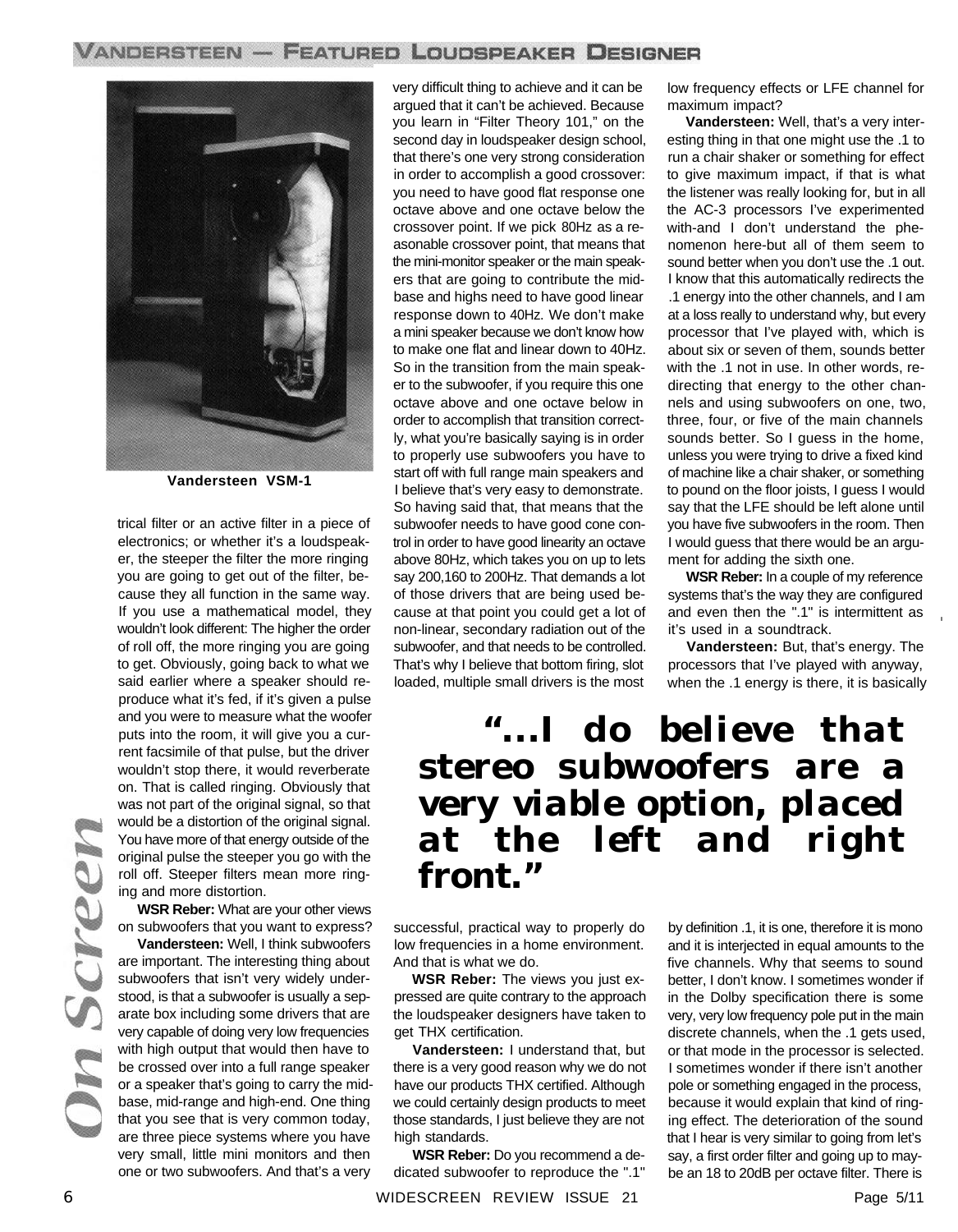a time domain disturbance of some kind going on. I have not investigated this, it is just an observation and it is why in my own personal systems I am running five subwoofers on all five channels and not using the .1 out.

**WSR Reber:** That possibly could explain why I have noticed that the THX trailer logo in the PCM format which would be decoded by a Dolby ProLogic decoder with no ".1" output, sounds much more coherent and substantial and powerful in the bass. When you play the logo off the Dolby Digital track in which you have a ".1" subwoofer connected to the system you have this very weak bass response and non coherent sense of sound.

**Vandersteen:** I think some of the processors when they redirect this .1 energy, some of them redirect it but at a lower level. This of course could be compensated for by just turning the woofer levels up on all five of your woofers on the other channels, because it is a mono source, that means it's injection into the other five channels would be exact copies of one another. So even if you were only running one subwoofer, lets say off a left or right channel, you could in effect compensate for that by just turning it up when you do your calibration.

#### **WSR Reber:** Right.

**Vandersteen:** I don't recommend one subwoofer in any case. But I do believe that stereo subwoofers are a very viable option, placed at the left and right front. With the LFE redirected, you could compensate for that by just running your subwoofer levels a little higher even if your rear channels, because of practical considerations in your installation at home, were limited in low frequency response.

**WSR Reber:** Well, if you wanted to optimize a 5.1 channel low frequency bass system would you recommend subwoofers at all five plus the ".1" channel?

**Vandersteen:** No. With my experience at this point I would recommend using 5 subwoofers on all five main channels and redirect the bass from the LFE or .1 channel to the other channels.

**WSR Reber:** Do you think that biwiring offers an audible improvement that justifies the cost? Can your speakers be easily bi-wired?

**Vandersteen:** Bi-wiring is very interesting. We have been doing it now for twenty years. Our smallest model, the 1C is not bi-wired, and we're often asked why is our littlest speaker not bi-wired. One of the main advantages of the bi-wiring is the separation of the magnetic fields in the wire. I'm talking about the expanding or collapsing magnetic fields that occur when an amplifier is trying to drive a wire connected to a very large, heavy duty woofer. This results in a tremendous amount of current going to that woofer and because it is not a simple resistive load, it's a reactive load, the back EMF can be very significant, and you have to remember expanding and collapsing magnetic fields is how transformers work, so it can be very significant if that field is crossing through the very same wire that is driving the subtle signals involved with the midrange and tweeter. The reason we don't do it on a small two-way is because it's a very light weight responsive 8-inch woofer. So when you are talking about small, little speakers, I think bi-wiring just makes it sound different. It can't really be justified from an engineering standpoint and the money it costs to do it would be better spent on higher quality components for the crossover or better drivers. On the other hand, when you have a full range speaker which has a large low frequenwiring. True bi-wiring can only be accomplished when the leads carrying the lows, vs. the leads carrying the mids and highs, are separated from one another about an inch or two so that those magnetic fields can't couple their energy into the leads.

You have to remember that a bi-wired system with the leads separated an inch or two reflects the impedance of the crossover all the way to the amplifier terminals So the transition of the cross over of the lows vs. the highs is actually occurring at those junctions at the amplifier terminals, because the wire attached to the midrange and tweeter will represent a very high impedance at let's say 20Hz. That signal at 20Hz is going to take the path of least resistance, which at that point would be the wires that are hooked up to the woofer, because it represents a 4ohm or an 8ohm load. The wire that is hooked up to the midrange and tweeter at 20Hz is going to represent about 100ohm load. This is how crossovers work by reflected impedance, so that is just like physically removing the

### *"We do physically time synchronize the elements in our designs because that is really the only way to do it."*

cy driver in it-you know a very heavy duty, long-throw eight, ten or twelve-inch or anything larger-then being able to separate the magnetic fields by the use of bi-wiring can be nearly as big a sonic improvement as bi-amping. I sometimes wonder if in the early days, the tremendous improvement that we got when we bi-amped things, 60 to 70 percent of what we heard was caused by bi-wiring and had nothing really to do with using two amps. Modern amplifiers today can handle 20Hz to 20kHz just fine, and a lot of the improvements that we hear when we bi-amp may be because we also bi-wired at the same time. It's pretty common nowadays though to have these bi-wire schemes where you have the wires within one jacket. This of course doesn't take advantage of the main value of bi-wiring, and therefore is not really bi-wiring, it is a sophisticated way to mono wire. I believe a few of the advantages of bi-wiring are still there, so it probably should be described as the ideal way to mono wire a bi-wired speaker. However, it is not true bicrossover from the loudspeaker and putting it at the amplifier terminals. I think one of the reasons why there is so much controversy about bi-wiring is that there aren't many who truly understand how it works. There are a lot of people doing it just because people are doing it.

**WSR Reber:** You certainly believe that time and phase are audible parameters in loudspeakers. Do you favor first order crossover slopes or steeper slope designs? Do you physically position for time synchronization the drive elements in your designs? Is diffraction important? What if anything do your designs use to affect diffraction?

**Vandersteen:** Yes time and phase, of course, I think are the most audible parameters of a loudspeaker, and that's why our speakers have correct time and phase. If you believe in time and phase accuracy and you want to pass a pulse as it was originally captured by the microphone and passed on to the speaker by the amplifier then you have no choice but to use first order slopes because those are the only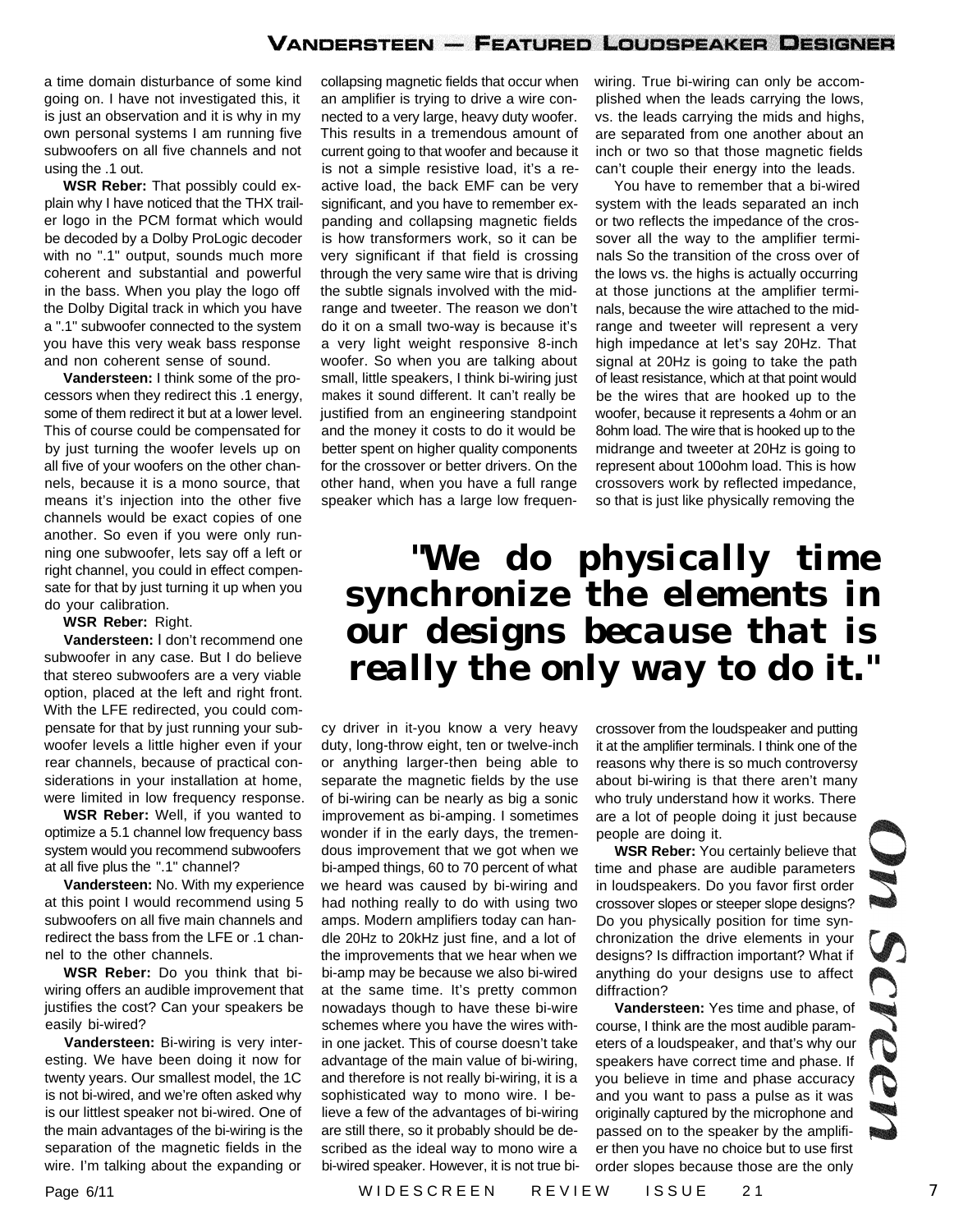ones that will preserve the phase integrity of the signal that came from the amplifier in the first place. First order crossovers are extremely difficult to do, and it's very demanding on the drivers. The quality of the drivers you use has to be very high, and they need to be very rugged and durable. It is kind of something that I would rather not have to deal with, but it's the only way to preserve the correct time and phase. We do physically time synchronize the elements in our designs because that is really the only way to do it. To align the arrival times of different drivers if they weren't physically staggered is virtually an impossible thing to do in a passive crossover. It requires an incredible number of coils and they need to be designed to very, very, very tight tolerances, and they tend to ring and I've never seen a practical application where it was really done. Many people have implied that they've done it, but I've never seen it. We've experimented with that, and let's just say that for all practicable purposes it can't be put into production. So the only way to time sync the drivers is to physically stagger their positions. This

put of a driver and the electrical characteristics of a crossover are manipulated to fall at 6dB per octave in energy when they roll off. It's not so important what the driver and the crossover are doing separately. What you want, for at least one octave anyway, is for the combination of the crossover and the driver to combine to produce an acoustical roll off at 6dB per octave, or first order.

**WSR Reber:** Is diffraction important? **Vandersteen:** Diffraction can have a very, very negative impact on the sound of the loudspeaker. Diffraction is caused by having a large baffle around drivers or having edges or any structures that haven't been rounded or contoured in such a way that they splay their reflected energy so that it randomizes and doesn't focus at the listener excessively. The effect of diffraction can be demonstrated by talking through a piece of cardboard with a hole in it. Have a person you know talk through that and you will see how severely their voice is altered by this baffle board. So we all strive to have high quality, accurate tweeters and midranges, but the minute they are mounted into a baffle that accu-

### *"Diffraction can have a very... negative impact on the sound of the loudspeaker."*

would simply mean that a woofer has to be forward of the tweeter so that the energy from each arrives at your ear some distance away, at the same time. The only way to accomplish that if they were all on the same plane would be to lean the speaker back a lot and then you can't really get them all right. Or you could put a separate amplifier on each of those drivers and then do the time synchronizing in the digital domain or with bucket brigades-you know, the way it was done in years past.

**WSR Reber:** Explain to our readers what a bucket brigade is and define first order.

**Vandersteen:** Bucket brigades were before we had digital delays like today. It was an electronic circuit that could hold a signal long enough to be re-released with some period of time in between. That's all it was. It's an old fashioned method of delaying the energy and releasing at a different time.

First order is where the acoustic out-

racy is lost and manipulated, and the reason for that is a good percentage of the energy that is radiated by the driver is actually reflected back off of the baffle board and back to the listener. Now this is not only delayed, but also shifted in time and phase to a degree. It may be subtle, but it can be measured to be quite a distortion. The signal is no longer a facsimile of what was sent to that transducer.

You can round off the edges of a baffle board or make the baffles narrow and rounded off. All of these things control diffraction and minimize the negative effects. Of course the best thing to do in our opinion is simply just remove the effect of the baffle all together by not having the baffle. My designs have done that from the beginning in 1973. Inside, our speakers look like a whole bunch of little boxes on top of one another, with the face of the baffle around each driver just barely large enough to hold the driver that it is supporting. And of course there still needs to be very careful attention paid to the edges of that structure with rounding and so forth. The structure that supports the grill cloth should be some distance away and then of course round again to keep reflections from focusing. Sharp corners tend to focus these negative things and spot light them and you could minimize that by rounding them. So what we have done is basically removed the enclosure. We built a boxless speaker where we don't have the reflective baffles in the immediate proximity in the drivers and the structure is held far away and at a very large angle away from the listeners access so that the structure that is needed to make it work is not audible.

**WSR Reber:** In addition to test instruments what source material do you use to evaluate loudspeakers? Music? What do you recommend our readers use? How should they listen?

**Vandersteen:** Of course test instruments are a tool to help the designer. Actually what they are is a short cut so that there is not so much cut and try. All of our evaluation is done on music. It became clear to me many years ago, that if I was really going to know what I was doing from the design stand point of loudspeakers, I needed to have my own master tapes. And as a result we have made a few of our own recordings so that I have reference material and know what it really sounds like. Prior to that we were using various recordings, commercial recordings, and some state of the art recordings from our industry, but you never were certain, you never really had an exact idea of what that recording really sounded like when it was made. As a result we went into that incredible expense and went out and did a few very high quality reference recordings. They are available through Vandersteen Audio dealers, however, the real purpose was not to be sold but to use for evaluating our designs. The ultimate defining thing we use for evaluation is music, but we've done a lot of live versus testing. Things like scraping shovels on the concrete, shaking car keys, any unique noise that can be recorded or be played back in real time to see whether a given design is doing that accurately or not. That's by and large how we do nearly all of our evaluation of different designs. We take it as far as we can with the instrumentation and then we do it with live versus testing.

Consumers do not have the advantage of their own recordings in most cases. They should choose simple recordings for reference-like jazz, female vocals, things that are not real complex tend to be recorded more simply. Then listen over a period of time, evaluating a given system,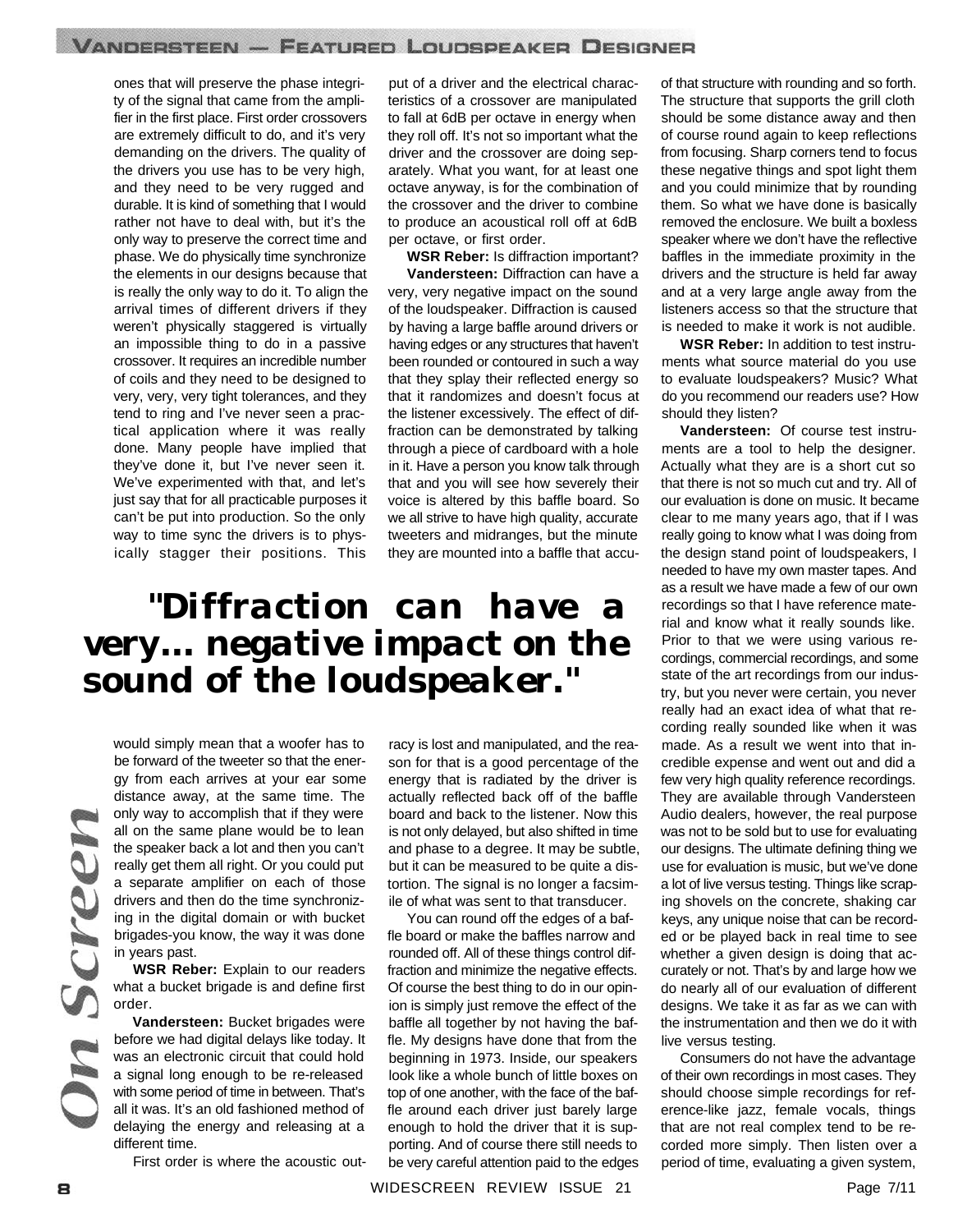speaker or whatever it is that a person is involved in, for its ability to sound like the piano, the guitar, or whatever is real. Does it remind you of live music or what those instruments or voices sound like in real life?

**WSR Reber:** What is your view on the suitability of home theatre systems for music reproduction and vise versa?

**Vandersteen:** Well, I believe that our home theatre system is just as viable for music as a dedicated music system because it is based on a music system and it uses all the same components, just more of them. I believe as time goes by that people will see, and I have done experiments already at this point, that the basic matrix system that was done by Dynaco and Haffler and people like that, properly adjusted, can already render two-channel for music listening as not as rewarding an experience. A multichannel system with that type of decoding takes advantage of the natural ambient information that is already in all two-track recordings, I believe that when our processors start taking that simple matrix more seriously and start applying digital delay that we'll really have something. One of the reasons the passive matrix systems were not a run-away success for music listening was you tended in most situations to be nearer to the rear speakers than the front, and you had this eerie effect of the effects hitting you before the direct sound or the real happening from the front speakers. With high quality delays you can now delay that rear signal so that is not an issue anymore. Using those principles and adjusting them to a level where they are not exaggerated, you can literally draw the image out of the pair of stereo speakers to the point to where if you turn the center channel and the two rear channels off it sounds like something failed in the system.

And of course the way to adjust these systems correctly is to adjust the center and rear speakers so that they appear not to be doing anything and you notice how much they are doing when you turn them off.

Theatre systems as they are called, or THX for instance, of course that's an abomination on music, is I really believe as much an abomination on video sound as it is on music. Movies are filled with music. They're filled with events that we experience everyday. Phones ringing, dishes clanging against one another, things dropping on tables. It's amazing to me sometimes how accurate the sound effects are in movies and I know there is no reality there. I know it is all done separately, but those effects were all created by someone clapping two things together-whatever, and the more accurate the loudspeakers, in my opinion, the more accurate those sounds will be.

The typical theatre with the equalization that they do and the obnoxious amount of low frequencies that they put in them and everything, and the very, very forward harsh effect that the speakers tend to have because of the way they must be designed all just ruins part of the effect for me. It's just not as natural because it is not as realistic I think ultimately in the end, all of the theatre systems will come down to that because the people get tired of being impressed solely by how loud the system is and how boomy it is. At some point people mature, or they have guests over and especially if females are present they are going to have to turn the levels down in order to have the gals stay with them because it physically pains them, they can't handle it. Then if all there was as a basis for the system was volume and boom, then what is left of the naturalness and accuracy of all of the sound effects and the music? There is where the reality is.

**WSR Reber:** Do you advocate using identical speakers at each position in a multichannel system? I am framing that question in terms of optimum approaches.

**Vandersteen:** Yes, except for the center channel because it's always going to be either under or above a TV set. If you have a very large room where you could be far enough away from a pair of our main speakers like the Model 1,2,3 or 5-you need to be some distance away to give the drivers all a chance to converge and become coherent-then four identical speakers at the four corners can work. However, if those rear channels need to be nearby the listener, like at the ends of a couch, or if they need to be near the side or rear wall, as compared to the fronts, then I believe a special purpose speaker designed to have the same size, phase, time and amplitude accuracy in that hostile environment is by far the best way to go. And that's why we designed the Vandersteen Audio VSM-I speakers for the rear channel. They maintain accurate phase, time and amplitude response in the real world. So in a sense, that's saying that you should have the same speaker all the way around but if you can't do that, then at least have speakers that sound the same when they are installed the way they are going to have to be.

**WSR Reber:** This is another variation of that question. Do you recommend identical time-distance relationships of each



**Vandersteen UCC Center Speaker**

speaker from the sweet spot listening position in a multichannel system?

**Vandersteen:** Yes, except for the center channel. The center channel always appears to fold into that stage that is presented by the front channels if it is delayed. So, if you can, I believe that pulling the front speakers a little bit towards the listener so that the center channel is further away from the listener sounds more realistic. It's just more coherent in the soundfield that it creates across the front of the room. Rear channels tend to sound better in my experience when you can get them up a little bit, a little higher than ear height. Of course then you need to be careful that the time and phase characteristics of the speaker are preserved when they are installed that way. So in a sense, I think that the question you are asking here, is time important, and the answer to that question is yes.

**WSR Reber:** Do you see time implementation of that distance relationship better achieved through physical location of identical feet distances of the speakers to the listener sweetspot or in terms of electronic delay time distance compensation.

**Vandersteen:** Well, obviously if you can do it physically that will always be the lowest distortion way to do it. But in the real world most people can't accomplish that. And then again, second best would be to do it electronically.

**WSR Reber:** How do you view speaker placement to optimize phantoms between left front and left back speakers, and conversely right front and right back, or for that matter, left back and right back? And what about along the diagonals between left front and right back and right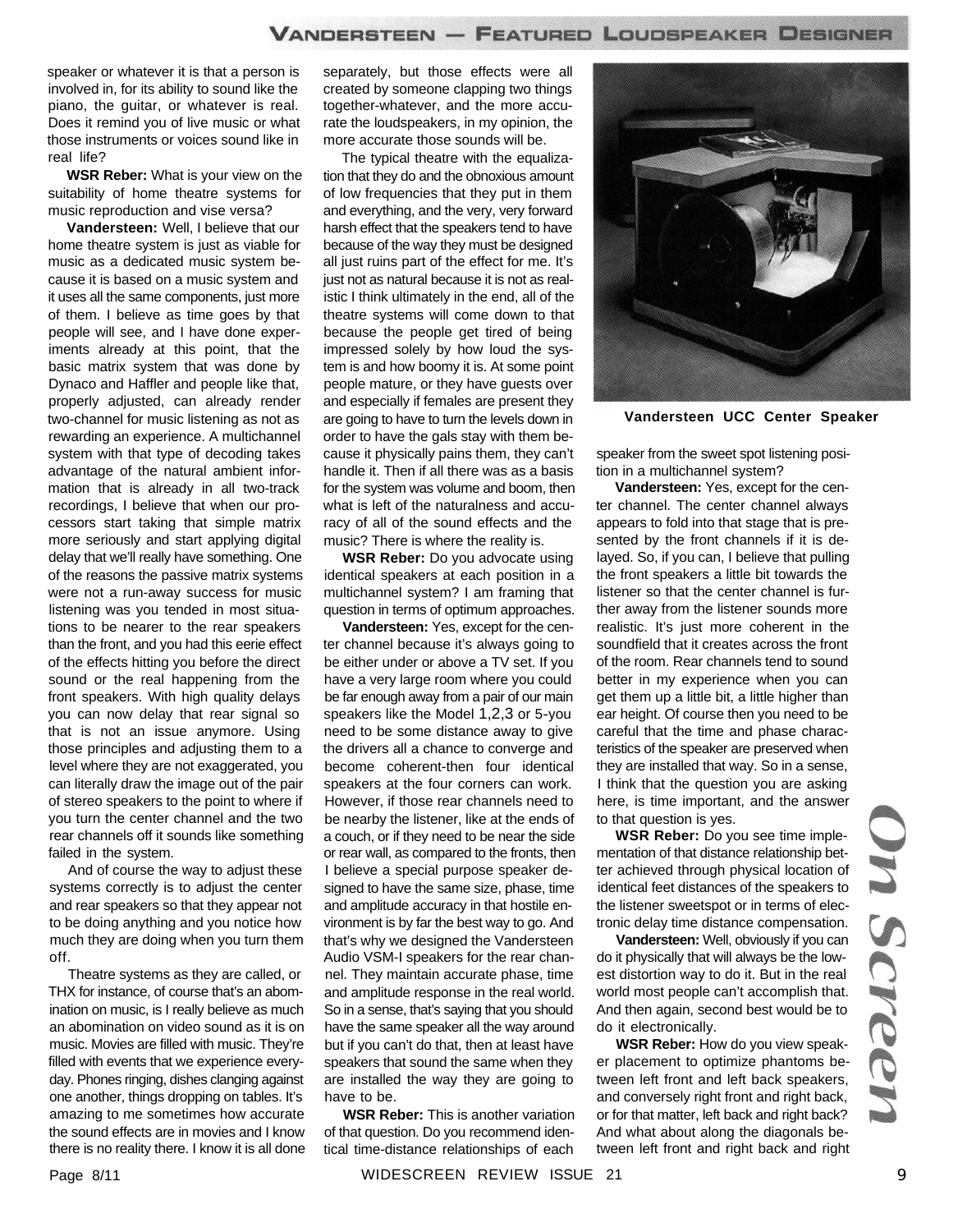#### front and left back?

**Vandersteen:** Well, here I am going to disagree a lot with convention. When I have been in a situation where I have had my choice, I have always had much greater success putting the rear channel speakers on the rear wall, directly opposite of the front channel speakers up front. The sidewall placement that is common in many systems, is less effective in my view. If you use those fuzz boxes, those dipolar fuzzy things that have no definition anyway, then I don't think it matters much. But with direct radiators and especially on AC-3 or DTS\* where you have discrete signals. I have much greater success putting the effects channels on the rear

the processor. But I find that to be a very, very interesting affect where you can literally draw the effects of the front channel out to the sides. The stage that is being presented in the front of you is way, way beyond the sides of the wall. I just really love playing with this stuff.

**WSR Reber:** I prefer the physical time distance relationships to optimize my systems and I basically draw a huge circle from the sweet spot from the center of the room and then, after I set up my front left, center, and right speaker positions on this time arc I hook up left front and left back as a stereo pair and from the sweet spot position I actually play stereo material to optimize the relative positioin of the

### *"...I think that as they continue to perfect discrete technology...playback systems may evolve some."*

wall. The other advantage that has, is it takes the listener out of the direct onaxis response of the tweeters, which can be very beneficial at the rear of the room because they are usually going to be pretty close to them. Now when you do that, if the program material has it in there, and *True Lies* has some very interesting places in it for instance, then you can literally get imaging on the ceiling, phantoms created on the ceiling, down the side walls. So I think that as they continue to perfect discrete technology and as they perfect how they record these things and make movies, playback systems may evolve some.

One of the things that I have tried with my system, because left and right in Pro Logic tends to be steered so hard, is to leave my left and right channels full range, with no processing. I don't run them through the processor at all. I take the second output into my processor and I use the center out going to the center channel and I adjust it 4.5dB down. And then what I do is I pull strings from my main speakers to the side wall and I mount a pair of our onwall speakers there, and that's where I put a left and right channel out of the processor and then I put left and right rear on the rear wall pointing forward and then the gain of the whole thing goes up and down so you have to do it at pretty high gain otherwise your signal-to-noise suffers in

left surround with the left front for the best possible phantom imaging perspective. I do this for each side wall and the back wall to fine tune the phantom imaging perspectives. I do physically delay my center by having it physically behind the arc on which is positioned the left and right front speakers. The terms I use to describe my approach are Symmetrical Holophonic Imaging Array™ and Equidistant Speaker Time Synchronization $^{\mathbb{M}}$ .

**Vandersteen:** Yes, because you would have the pseudo stereo across the rear then. The end result is fantastic, especially when the recording engineer and artist uses the five channel discrete palette to really create a holophonic experience.

**Vandersteen:** Exactly.

**WSR Reber:** It is how they mix it is how it is going to come out.

**Vandersteen:** Yes, of course, if you have the physical room to accomplish what you are doing like I said earlier, being able to do it in physical placement is the Iowest distortion, most preferred way to do it. If you're not able to do that then doing it electrically is the second best. But mine is good. So even if you can put yourself in a big circle with your five channels surrounding you, I still think the center channel needs to be delayed physically if possible.

**WSR Reber:** I agree with you there. I think it integrates much better into the front pair for a more coherent front hemisphere presentation.

**Vandersteen:** I think that is somehow related to the precedence effect and I really haven't studied the phenomenon. It's really not my area of expertise, it just works-that's why I do it.

**WSR Rebar:** Should speakers in a multichannel system have identical full range capabilities for each discrete channel?

**Vandersteen:** Well, ideally yes. If that can't be accomplished then it is most important that the left and right front be full range, and that the rear speakers get down below I00Hz, because that is where most of your ability to locate direction lies. Most of the frequencies that are locatable by the ear are I00Hz and above, so that certainly needs to be handled as discretely as possible. I believe if one can afford subwoofers that it would be best to have five of them in the room, and in the case of an on-wall speaker, it should be flat down to 70Hz or so-and it can be because of the predictability of the wall-to give you one octave of linearity that you would need for even transfer into a subwoofer. So ultimately yes, you would want all channels full range. Now, if that's accomplished with five identical full range speakers, great, But it is pretty tough for full range speakers to really do it, so you are probably going to end up with subwoofers anyway, and remember as I said earlier, that in order to do subwoofers correctly you have to have full range speakers to begin with.

**WSR Reber:** I agree with you there. Do you subscribe to the Home THX specification for dissimilar speakers using direct radiators in the front hemisphere of the room and dipoles in the rear hemisphere of a multichannel system?

**Vandersteen:** No, unless you go to a THX movie theatre, and it is the most wonderful, most amazing, most incredible thing you have ever heard. The only justification for THX is if you have that opinion and you want to make a miniature version of it in your home. The best way to accomplish that is to go out and buy a THX-certified system. Most people with any high-end experience at all are able to go far beyond that in terms of realism and performance. There are people though, that really enjoy the theatre experience, and I think THX has done a lot for us in that regard, and has improved the sound in theaters dramatically. The industry is aware that THX is out there, and I think it has had an effect on the quality of the software that we get. So I am not anti-THX, I just think that it is not a high-end solution for the home. Many of the problems that THX tries to solve just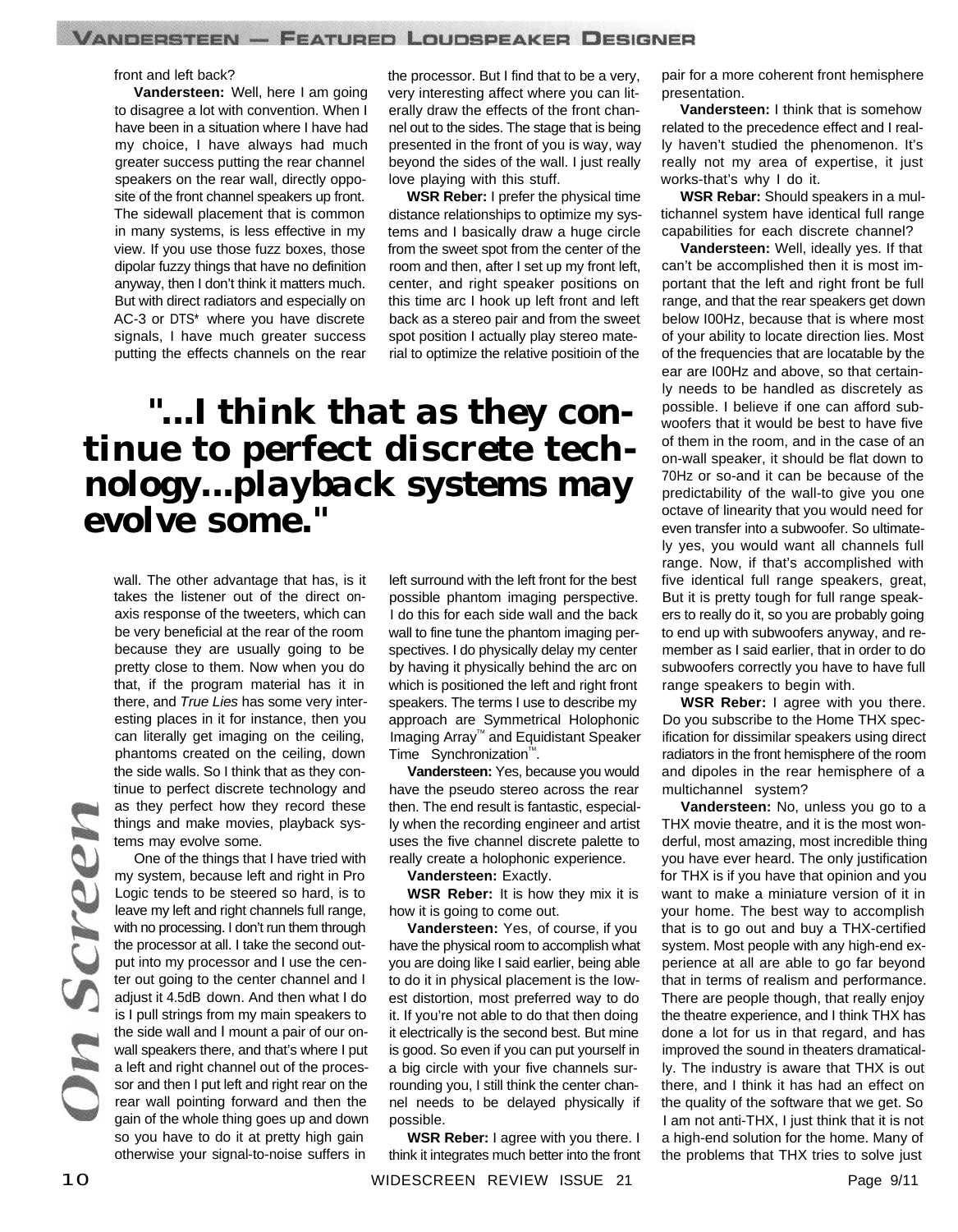don't exist in a home. These are theatre problems and I think that some of their choices were probably wise for the theatre. Some people want to duplicate the sound of the theatre in their home and some people take this to the point.of literally buying theatre chairs, popcorn machines and little booths. I mean if this is what you are trying to do then I think that THX is a very successful way to go about that, but if performance and accuracy in the home for two, four, five or six listeners and viewers at one time is your goal, then you would have to do nearly everything exactly the opposite of what THX recommends.

**WSR Reber:** Where should the surround speakers be positioned in the listening space? Optimally speaking now. Should these surround speakers be of the same type as the front speakers. Is a different model of speaker permissible for the center channel? We've touched on various things about this already, but now direct your comments directly to these subjects.

**Vandersteen:** I have best success with the surround speakers being, if not being identical to the front, at least having the same phase, time and amplitude response. What you need to remember is those three parameters determine what a speaker sounds like. So you should at least have the same phase, time and amplitude response for the rear channels so that these five acoustic fields can converge into one hologphonic sound space. Now the easiest way to accomplish that of course is to have five identical speakers because if there are phase idiosyncrasies in the design at least they interact with one another identically at all five corners. Now it is very difficult to design speakers that have the same phase, time and amplitude response in the real world, when used as they are going to be used. But I believe that is a very important criterion.

The center channel by its very definition needs to be designed differently than the right and left speaker because of the environment in which it will be used. However, its time, phase and amplitude performance should match the right and left speakers. By its very definition then, it needs to be significantly different in how it is designed from the right and left speakers in order for all three to perform the same in their different surroundings.

**WSR Reber:** Of course, unless you are going to build for yourself a five channel discrete music system using DTS Digital Surround, for example, limited to music CDs, and you didn't have a picture at all and you wanted to optimally reproduce

multichannel discrete music then five absolute identical speakers would be best.

**Vandersteen:** Don't forget though, that we are saying that free standing speakers need to have anywhere from two to three milliseconds of delay before the sound strikes a sidewall. Remember, we said that the center channel needs to be further away from the listener than the left and right speakers, so that's automatically going to put that center channel closer to the front wall than the right and left so it still needs to be designed differently to

six to seven feet before they are truly measuring right on an impulse, to where they truly are giving you an accurate facsimile of the musical waveform that was fed in. Now because our center channel and our on-wall speakers are coaxial designs, they accomplish that within a couple of inches after the sound leaves the drivers.

Coaxial loudspeakers have very, very severe design problems, especially if you are an anti-diffraction kind of guy. But there are applications where those disadvantages are outweighed by other factors.

### *"...the center channel needs to be further away from the listener than the left and right speakers..."*

have the same sound in its real world installation I want to keep coming back to that because in theory five identical speakers are what you need. What you really need is five speakers that sound identical to one another in three totally different environments. The rear channels are in one environment that 99 percent of the time is very different from the environment that the right and left loudspeakers are going to see, and then the third different design is going to be the center channel because of the way that it's normally used. Now, taking all that into account, the way that those three different things are going to be used, they need to sound the same even though they are used in totally different environments. Remember that the environment a speaker is in is 50 percent of how it is going to sound. You have to compensate for that or they will not sound the same.

**WSR Reber:** I agree, but if one was to build a dedicated room then the environment could be designed for optimum identical loudspeaker performance and speaker positioning.

This is a different question, but related. In a three way full frequency system the drivers have to converge at some point to be coherent. How do you design those speakers? At what listening distance from the actual speaker box do your drivers all coherently converge?

**Vandersteen:** Well, most of what we make are three ways, We group the drivers as closely together as possible so that the convergence point is as close to the speaker as possible, but you're still looking at

Sometimes the more important parameters of accurate phase and time response can't be achieved any other way.

**WSR Reber:** To what extent is the digital 5.1 discrete channel format effecting your approach, both in terms of speaker design and application in room placement in the context of a multichannel, multispeaker system?

**Vandersteen:** It is not affecting me at all because I believe that accurate transducers need to be used even if they come up with a 7.1 system. So really it hasn't affected our design philosophy at all because I still believe the ultimate choice is always the highest quality transducer that you can possibly get and I don't see them being unique in any way because it's a 5.1 or Dolby ProLogic system, home theatre or music. An accurate transducer is an accurate transducer and it would be the ideal thing to use in any of these things that you are trying to accomplish.

**WSR Reber:** Do you have any other comments on the optimum approach to extracting the full potential of the 5.1 format, before we close out the interview?

**Vandersteen:** I think that a lot of the things that we have discussed will very definitely optimize the performance of 5.1. One of the comments I've heard is how, for music at least, Dolby Digital is not up to speed sonically. I will say this though, I have played around with it a lot now, and I find it to be a very good format for movies. In movies the fidelity is almost second to the effect, and the effect of discrete channeling, depending on what the engineer